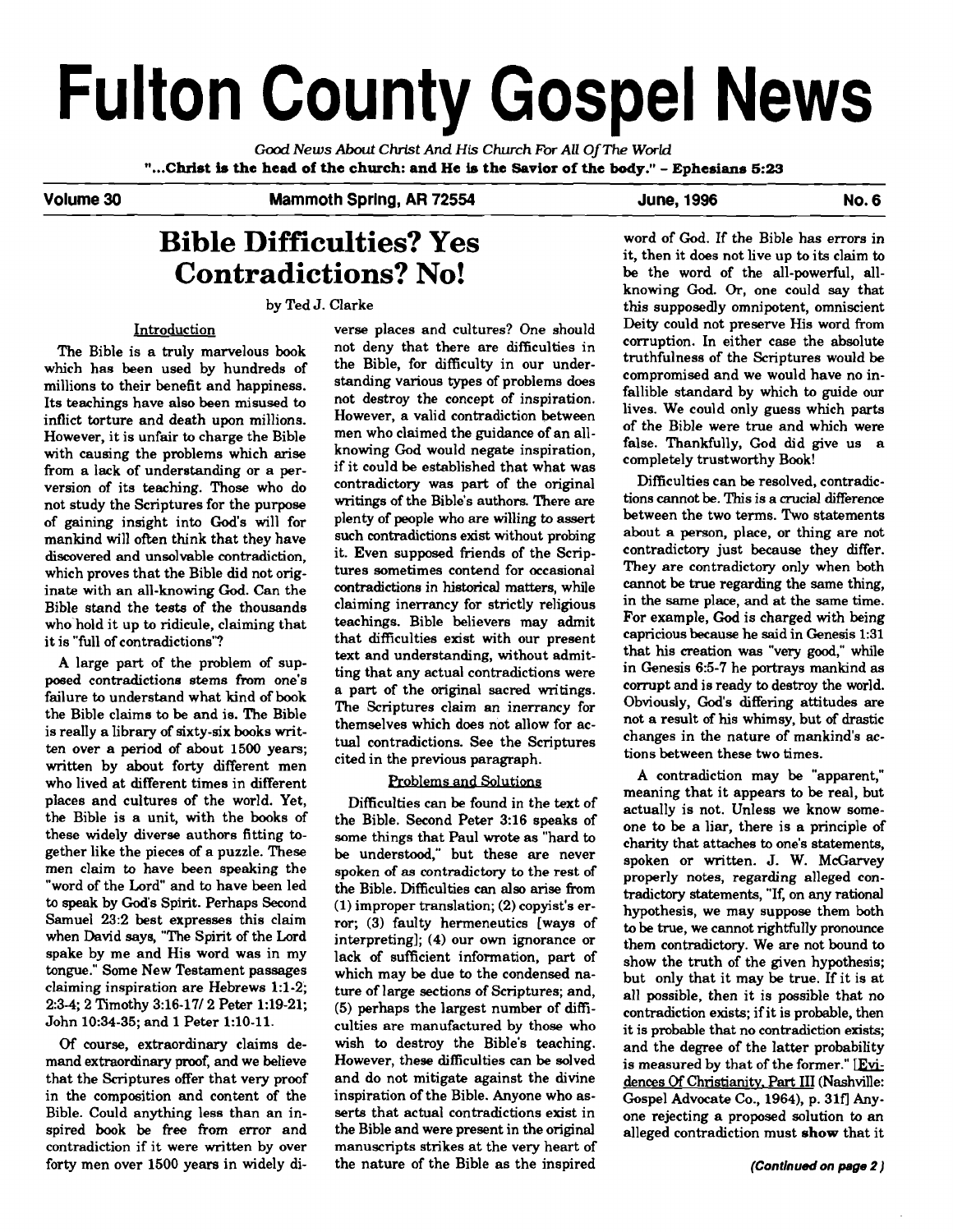#### **FULTON COUNTY GOSPEL NEWS USPO Publication No. 21 1780**

... is a monthly publication distributed free of charge to any who care to receive it. We will be happy to add any names to the regular mailing list. If you send in a name we must have a complete address, including number and street name, or RR. or HCR number, plus box number. or a P.O. Box number and the ZIP CODE. This paper is supported by unsolicited contributions for which we are **grateful.** Financial information will be furnished upon request. Mall **all**  address corrections or manuscripts to:

## **FULTON COUNTY GOSPEL NEWS**

P. 0. **Box 251** 

Mammoth Spring. **AR 72554**  Ted J. Clarke .................. EDITOR Phone .................... (501) 625-3217

#### **(Continued from page 1)**

is either impossible or improbable. One cannot reject a possible solution simply because he does not want to believe it, due to prejudice against the Scriptures. Those who would do **so** demonstrate that they are less concerned with truth than acrimony.

#### God's Word Stands Unharmed

The fact that hundreds of alleged contradictions in the Scriptures have been shown to have real or probable solutions should fortify us against the worry that any actual contradictions will ever be found which destroy faith in God's inspiration of the Bible. **"God...** cannot lie" (Titus 1:2). We assert that it is possible to propose reasonable solution to every so-called contradiction which opponents of the Bible suggest. In most cases it will be possible to set forth irrefutable evidence which shows the claim of contradiction to be absolutely false. In other cases we may be able only to set forth one or more probable to possible explanations as to why no contradiction exists. There may be even rare instances where we must say in candor that we do not know why there appears to be a contradiction, but here is a possible solution, even if the proposed solution is difficult itself. Does this last point mean that there may indeed be discrepancies and contradictions in the Bible? No! When hundreds or thousands of supposed contradictions have been shown to be false, the very few that we do not understand as clearly **as** we would like are no reason to discard the concept that the Bible is inspired of God. It may

well be that the problem is our lack of information on our own ignorance. Time and new discoveries have revealed that many things previously thought to be errors in the Scriptures are easily resolved when we have sufficient information.

The following quotes from an unpublished manuscript by James D. Bales represent sound thinking in this area. "The Bible has withstood so many attacks in the past, that we ought to have confidence and listen to the voice of the ages rather than the howl of the moment. Christ [and the Scriptures-tjc] has so often been shown to be right that one is wise to trust Him even though one cannot at the moment answer certain questions.. . CWJe must realize that the nature of faith is such that we cannot be coerced into believing. We **are** always left with a choice. The freedom of man is taken into consideration by Christianity. Therefore, we should not expect that the case for Christianity is so overwhelming that an individual cannot resist it." I have heard critics of the Bible, when given plain proof against a contradiction or discrepancy (or at least a reasonable possibility), say, 'You can believe it if you want to. I choose not to." They did not respond to the proof or possibility, they just said that they did not want to believe it or consider it possible. Brother Bales continued, "[Dleal with the problem in humility. Because you do not see the answer at the moment does not mean there is no answer. Ours is not the first generation to be faced with difficulties. By consulting various individuals and books, as well as by meditation on the problem, one may find the answer... [W]hen we have reason to trust a friend, we do not distrust him just because someone raises a question. When time after time a friend has been shown to be trustworthy, we have confidence in him even where we cannot check him. We give him the benefit of the doubt when some doubt is raised. We do not discredit him just because someone raises a question which we cannot at the moment answer... When we are sorely tried by some difficulty, let us reflect on the reasons for faith in Christ, on what He has brought to our lives, and on the fact that **if we turn from Him there is no one to whom we can go for light on life and its destiny"** [emphasis mine-tjc].

#### **Conclusion**

A poem by John Clifford will serve as a fitting conclusion to this article. The poem, of course, is not proof of the

Bible's inspiration, but it does express the overall failure of the Bible's critics (past and present) to destroy it.

# **'THE HAMRlER AND THE ANVIL"**

by John Clifford

Last eve I passed beside a blacksmith's door And heard the anvil ring the vesper chime; When looking in, I saw upon the floor,

Old hammers worn with beating years of time.

"How many anvils have you had," said I, 'To wear and batter all these hammers **so?"**  "Just one," said he; then said with twinkling eye. 'The anvil wears the hammers out, you know."

And so, I thought, the anvil of God's word For ages skeptics blows have beat upon; Yet through the noise of falling blows was heard, The anvil is unharmed - the hammers gone!

# **Voluntary Humility**

#### by Burt Jones

"Let no man beguile you of your reward in a voluntary humility and worshiping of angels, intruding into those things which he hath not seen, vainly puffed up by his fleshly mind, and not holding the head, from which all the body by joints and bands having nourishment ministered, and knit together, increaseth with the increase of God" (Colossians 2:18,19).

This passage, just as the rose opening in spring, does not immediately reveal all of its beauty to one who gives it only a casual glance. **As** we study the deeper truths of this phrase, we see it unfolding in its brilliance and dispensing its fragrance.

Paul urges us to be on the alert lest those who make a vain show of humility (who even boast of visions and dreams and engage in will-worship) and do not hold to the Head of the church, cause us to lose the prize - eternal life.

Voluntary humility may manifest itself in self-chosen worship, fasting, mortification of the physical body, elaborate ritual, wearing uncomely garb, or bowing to angels, spirits, and saints. Humility is required by the true God, but it must be shown according to requirement. It is not humility which the text condemns, it is the presumption that dares to show itself through unauthorized expressions contrary to what God has commanded.

There are some excellent Bible examples of voluntary humility. Cain showed humility. That he made a sacrifice in the selection and preparation of his offering none would dispute. Nevertheless, God rejected that which he tendered. On what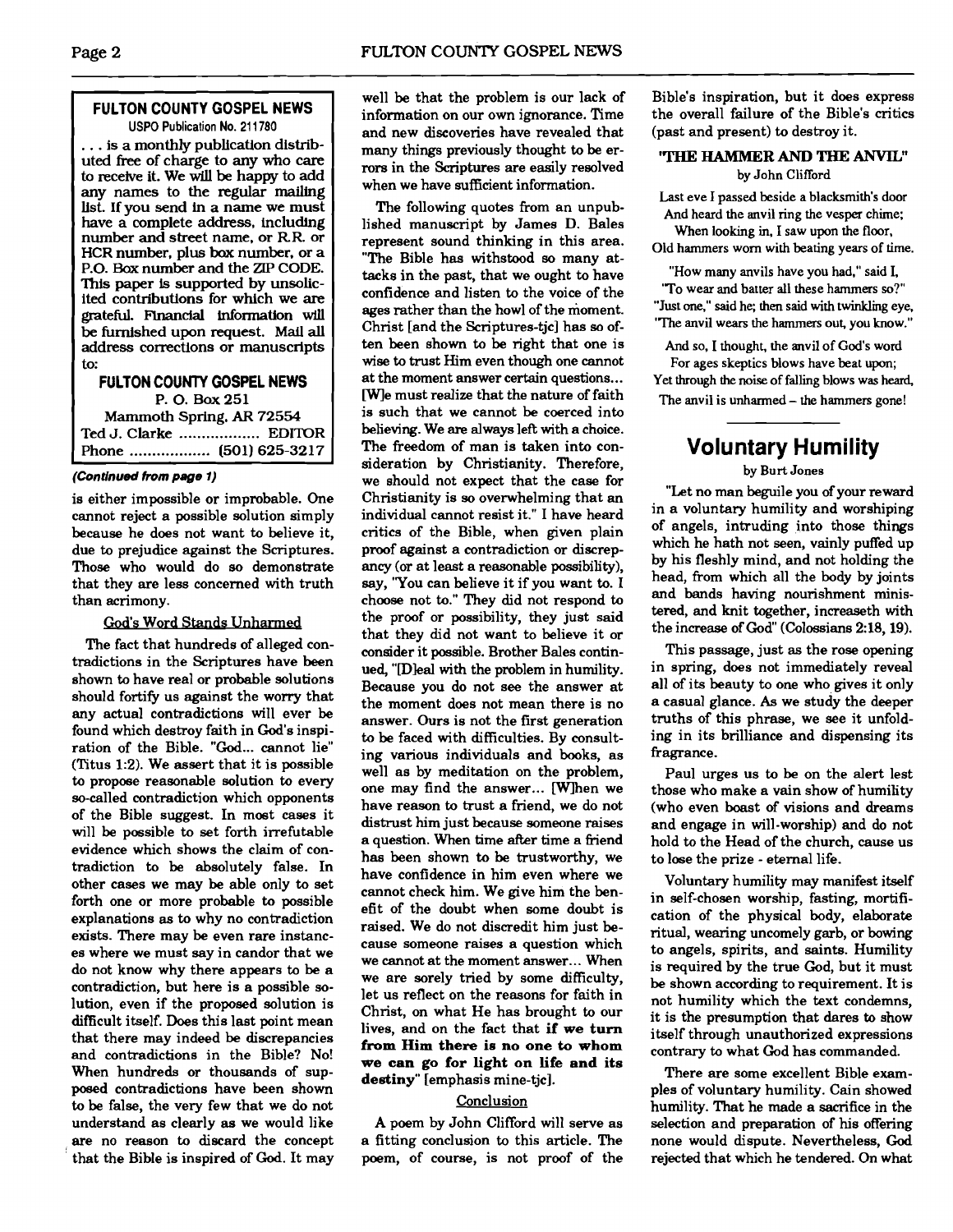ground? It was not offered by faith (Romans 10:17; Hebrews 11:4). It was an act of voluntary, self-willed, humility.

Saul **was** guilty of planning willworship or voluntary humility. God had commanded the slaying of the Amalekites and their flocks and herds. Saul spared the fattest animals with the intent of showing humility **his** way, by worshiping at the altar from which the smoke of his ill-gained sacrifices ascended to God. Samuel the prophet rebuked him, saying, "Behold, to obey is better than sacrifice, and to hearken than the fat of rams" (I Kings 1522). Voluntary humility cannot be substituted for what God commands.

In the days of Jesus upon this earth the Jews had an elaborate system of voluntary humility. "In vain do they worship me, teaching for doctrines the commandments of men" (Matthew 15:9). All of their giving of alms, the disfiguring of their countenances, their long prayers, their ceremonial hand-washing and their fasting proved to be of their own will (cf. Matthew 6:lff).

Someone states, "Well there isn't anything like that now, so why dredge up some Old Testament problem?" Dear reader, modem day religious systems are saturated with voluntary humility. **Man**made saints, bead-counting, penances, the recitation of personal testimony, the use of instrumental music, sprinkling and pouring for baptism, are but a sampling of those devices that can be described as voluntary humility. The observance of days such as **"Good** Friday," "Easter," "Christmas, "Maundy Thursday," ad nauseum; all fall into the classification of voluntary humility.

Formality and pride have fostered many innovations through the centuries. Paul wrote to the Corinthian church about his concern that it might forsake the simplicity of the gospel **(I1** Corinthians 11:3). Pretentious piety has fathered many departures, and superior sanctity has begotten many religious freaks.

May God help us to avoid the voluntary humility born of the imagination of men's hearts and hold fast to the Head. There is that humility which is commanded throughout holy writ, and there is the false humility, the voluntary humility, spawned in the shallow and superficial recesses of the mind of man. Choose you this day...!

> P.O. Box 985 Moundsville, W. Va. 26041

# **Why Didn't Jesus Say "He That Believeth Not And Is Baptized Not Shall Be Damned"?**

#### **by B. J. Clarke**

Jesus said, "He that believeth and is baptized shall be saved" (Mark 16:16). This truth is "ungetaroundable" for those who would deny the essentiality of water baptism. Just as 2+2=4, so likewise does Belief + Baptism  $=$  Salvation. It is not just he that believeth that shall be saved. Furthermore, it is not just he that is baptized who shall be saved, but rather he that *believeth* and is baptized who shall be saved *(Mark* **16:16).** 

But what about the latter part of the passage where Jesus says, *"but* he *that belieueth not shall be damned"?* Opponents of the necessity of baptism will sometimes say, *"Zf baptism is so important to our salvation, then why didn't Jesus say, 'He that belieueth not and is baptized not shall be damned?"* They would argue that since Jesus only mentioned not believing **as** a condition of being damned, that believing is the only condition of salvation. The answer to such a quibble is seen in both a scriptu-

#### **CONTRIBUTIONS**

∞ೠ೧೦೦≫

#### **CHURCHES**

| Dellhalf Church of Christ, Myrtle, Mo.<br>Church of Christ, Viola, Ar. | 25.00<br>15,00<br>50.00 |
|------------------------------------------------------------------------|-------------------------|
| Springdale, Ar.<br>Souder Church of Christ, Souder, Mo.  25.00         |                         |
| Hickory Ridge, Ar.                                                     |                         |
| Jeff Church of Christ, Thayer, Mo.  25.00                              |                         |
| Welcome Hill Church of Christ  25.00                                   |                         |
| Mammoth Spring, AR.                                                    |                         |
| West Plains, Mo.                                                       |                         |
| Mammoth Spring, Ar.                                                    |                         |
| Church of Christ, Bakersfield, Mo.                                     | 25.00                   |
| Church of Christ, Moody, Mo.                                           | 25.00                   |
| Church of Christ, Clarkridge, Ar.  75.00                               |                         |
| Church of Christ, Garfield, Ar.  35.00                                 |                         |

#### INDIVIDUALS

| frene Hanley Hickory Ridge, Ar.  \$10.00  |  |
|-------------------------------------------|--|
| M/M H.B. Pearle, Beedeville, Ar.  10.00   |  |
| James Newberry, West Plains, Mo.  25.00   |  |
| Lois Odom, Carbon Hill, Al.  25.00        |  |
| Blanche Poe, Bay, Ar.  10.00              |  |
| Charles Stroud, Jerusalem, Ar.  20.00     |  |
|                                           |  |
| Jewell Tucker, Doniphan, Mo.  10.00       |  |
| Mary J. Bacon, Batesville, Ar.  20.00     |  |
| Ann Wilson, Hot Springs, Vlg, Ar.  25.00  |  |
| Jeff & Karen Gilreath, Trion, Ga.  100.00 |  |
| Gary Wilson, Hot Springs Vlg., Ar.  30.00 |  |

ral and practical way. In *John 3:18,* Jesus said, "he *who does not believe is condemned already."* Hence, if a man is an unbeliever, he is lost. Jesus didn't waste words. In all of the time that I have been preaching, I have never yet had someone say, "l *don't belieue Jesus Christ is the Son of God Would you hptize* **me?"** Jesus didn't say "he that believeth not and is baptized not shall be damned" for the simple reason that is a man doesn't believe, he will never desire to be baptized. His unbelief is sufficient all by itself to damn his soul. For example, Jesus didn't say, "he that believeth not and repenteth not shall be damned," because if a man doesn't first believe, he will never be led to repentance. If I say, *He that eateth and digesteth shall live, but he that eateth not shall die,"* it is not necessary for me to mention digestion in the latter part of the statement, because if a man doesn't do the first thing (eating), he will never do the second thing (digesting). Likewise, Jesus knew that if a man didn't do the first thing (believing), he would never do the second thing (be baptized). In short, the teaching of Mark 16:16 shows us that it takes one condition to damn our soul, but there are at least two conditions (Belief + Baptism) necessary to the saving of it.

> P.O. Box 128 Southaven, MS 38671

#### **ONE DAY, THEY'LL BE GROWN! by Neal Pollard**

Religious error is the sand beneath the foundations of all denominations, cults, Catholicism, and the world religions, save New Testament Christianity, in either hemisphere **(cf.** 1 Corinthians 3:ll). With parallel imagery, moral error is the soft, sliding mud under the dilapidated structures of sexual immorality and media's portrayal of filthy and perverted acts as fine and normal! Can any rational one doubt it?

Yet, some "Christian" (?) parents continue to be accomplices of the ungodly as they allow and encourage (at least by co-participation) their offspring to be exposed to messages and images as un-Christlike as any facet of darkness! The unmarried and unfaithful, though fictional characters, engage, before little eyes, in on-screen intercourse and lewdness, and it's portrayed as glamorous, fulfilling, and exciting.